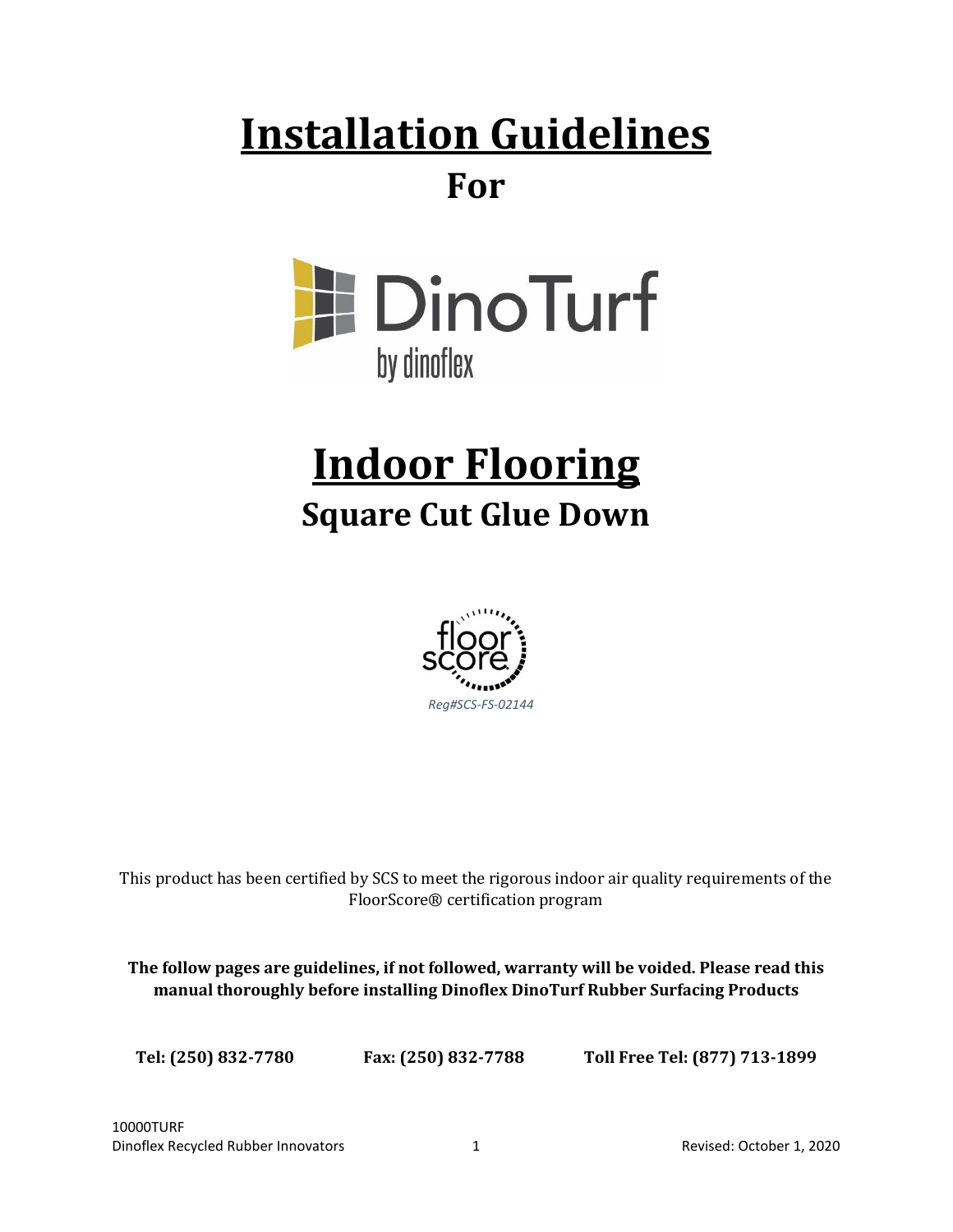# TABLE OF CONTENTS

| <b>SECTION</b>      |                                         | <b>PAGE</b>    |
|---------------------|-----------------------------------------|----------------|
|                     | <b>GENERAL INFORMATION</b>              | 3              |
| <b>PRODUCT</b>      |                                         |                |
| $\mathbf{H}$        | MATERIAL STORAGE & HANDLING             |                |
|                     | <b>General Packaging Information</b>    | 3              |
|                     | Receipt of Merchandise                  | 3              |
|                     | Storage                                 | $\overline{3}$ |
| III                 | <b>TOOLS &amp; ACCESSORIES</b>          |                |
|                     | TOOLS AND SAFETY EQUIPMENT REQUIRED     | 4              |
|                     | <b>ADHESIVE</b>                         | $\overline{4}$ |
| <b>INSTALLATION</b> |                                         |                |
| IV                  | <b>SUB-SURFACE</b>                      |                |
|                     | Preparation of sub-surface              | $\overline{4}$ |
|                     | Concrete                                | $4 - 5$        |
|                     | Wood                                    | $\frac{5}{5}$  |
|                     | Hazards                                 |                |
| V                   | PREINSTALLATION                         |                |
|                     | <b>General Information</b>              | $5-6$          |
|                     | <b>Chalk Lines</b>                      | 6              |
|                     | Mat Layout                              | 6              |
|                     | <b>Acclimation - Dry Lay Process</b>    | $\overline{7}$ |
|                     | Cutting                                 | $\overline{7}$ |
| VI                  | <b>INSTALLATION</b>                     |                |
|                     | <b>General Installation Information</b> | $7 - 8$        |
|                     | Mat Installation                        | 8              |
|                     | Clean Up Adhesive                       | 8              |
|                     | Rolling                                 | 8              |
| <b>CLEANING</b>     |                                         |                |
| <b>VII</b>          | POST INSTALLATION CLEANING              | 9              |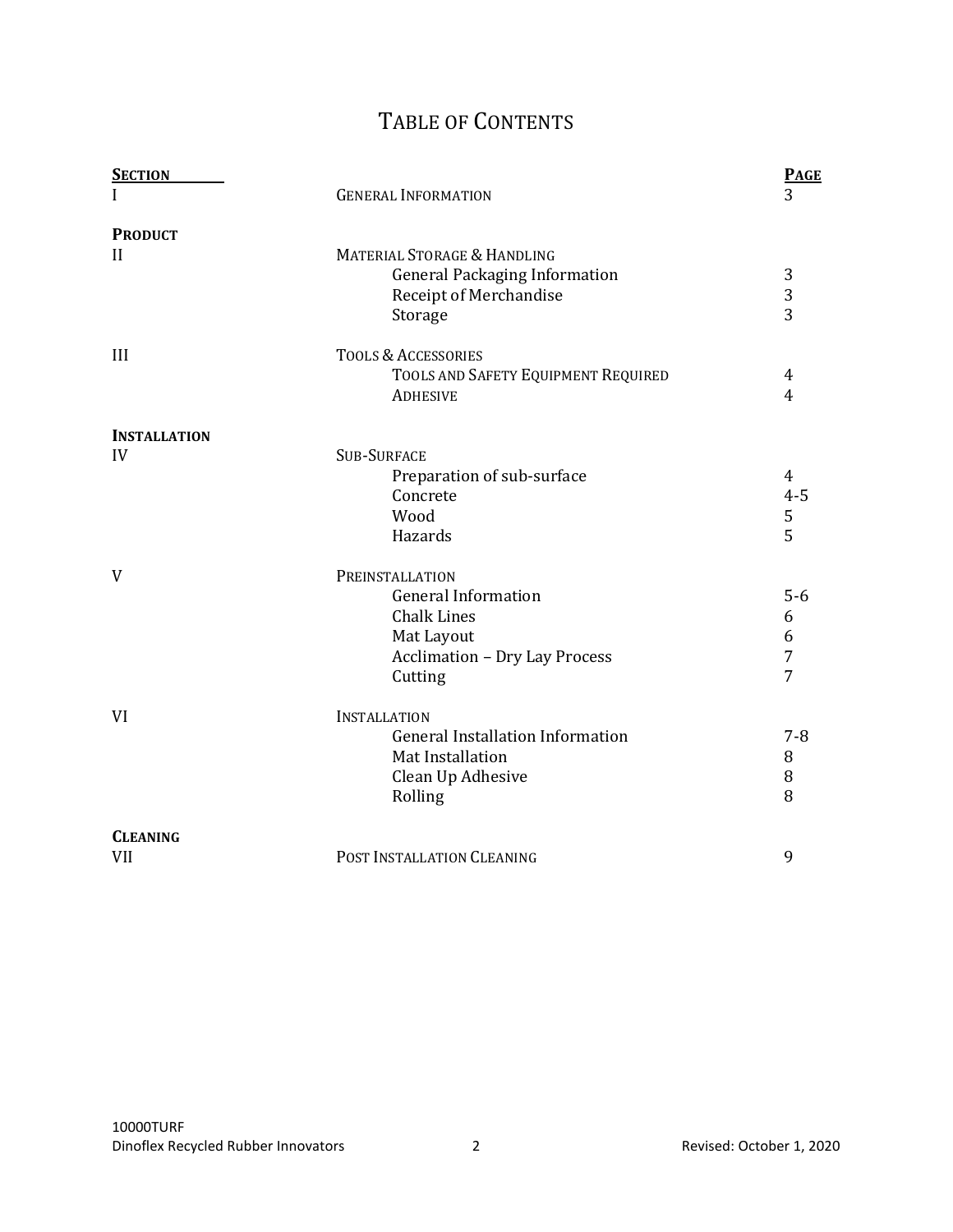#### **SECTION I – GENERAL INFORMATION**

- This installation method and mat format is a must for all areas in extreme temperature and humidity change, or where surface moisture may be present after installation, i.e. ice arenas, locker rooms and entry ways.
- Product Information:
	- $\circ$  Thickness tolerance of  $\pm$  0.5mm
	- o Dimensions:  $38''$  x  $38'' = 10.02$  ft<sup>2</sup> (96.5cm x 96.5cm) Dimension tolerance of  $1/8''$ (3.2mm)

# **SECTION II – MATERIAL STORAGE & HANDLING**

#### **General Information:**

• All Dinoflex products are packaged on wooden pallets, covered with a plastic cozy, and secured by metal strapping. (image below does not include metal strapping)



#### **Receipt of Merchandise:**

- It is recommended you double-check your order is correct.
- Inspect for any damage that may have occurred during transportation.
- Identify any other possible shortcomings.
- For your own protection, ensure that defective product is identified prior to the start of the installation.
	- o Notify your sales rep regarding any defective product immediately.
- Dinoflex is not responsible for any installation costs that occur because of defective product being installed.
- If adhesives were exposed to freezing temperatures, place indoors and bring to room temperature between 14°C (57°F) and 23°C (72°F) before using.
- Read technical data sheet and SDS for adhesive.

#### **Storage:**

- Store product in a dry and clean area.
- Before placing any Dinoflex product in storage remove the pallet strapping.
- Leave plastic cozy on during storage.
- Adhesive must be stored above 18°C (65°F) in a dry heated space.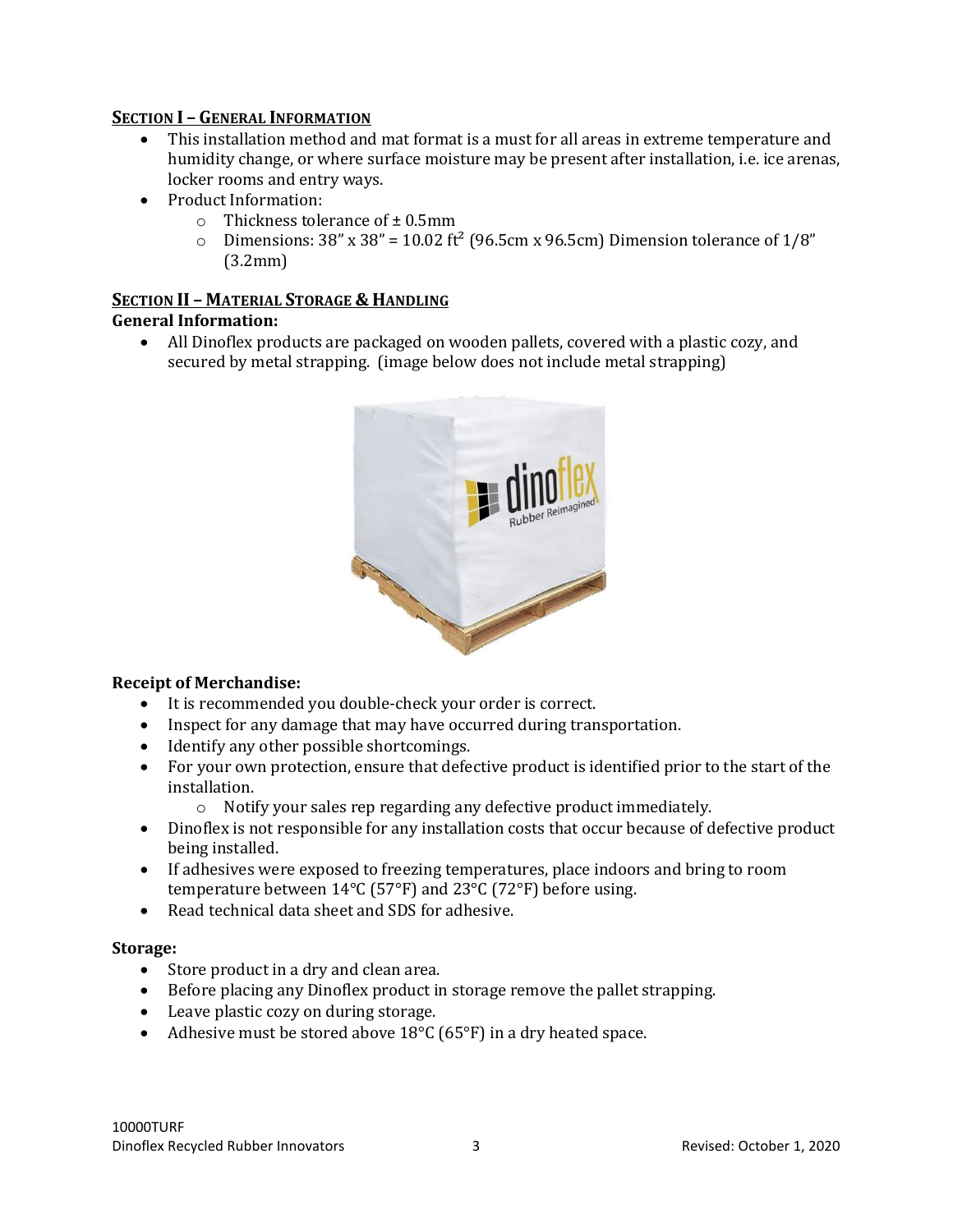# **SECTION III – TOOLS & ACCESSORIES**

#### **Tools and Safety Equipment:**

- A two-person installation is required for large areas (one to handle materials and one to handle adhesive).
- Safety glasses
- Rubber gloves and boots
- Heavy duty utility knife
- Measuring tape
- Transit level and straight edge
- Chalk snap-line
- $1/16$ " x  $1/16$ " x  $1/16$ " V Notch Trowel
- Carpenter's square
- Putty knife
- Masonite board or plywood
- 858ml adhesive caulking gun, if needed to adhere reducer strip
- 100lb roller depending on thickness
- **Brush with synthetic bristles**

# **Adhesive:**

- Varying temperature ranges will affect curing times, viscosity and pot life of adhesive, possibly resulting in adhesion problems.
- Use safety glasses, rubber boots, and rubber gloves when applying adhesive. Do not allow adhesive to cure on your hands
- Room must be well ventilated.
- For first aid and safety instructions see labels on can and the safety data sheet.
- If adhesives other than the products listed below are being used, this could void the warranty. Contact Dinoflex for verification.
- For detailed information and product use, refer to Technical Product Data Sheet, included and adhesive.

# **DinoGrip Adhesive (V.O.C. compliant)**

- Single component polyurethane adhesive
- $\bullet$  4 US gallons: 57lbs (25.8kg)
- Approximate coverage:  $400 \text{ft}^2$  (37.16m<sup>2</sup>)
- 1/16" V-notched trowel supplied

# **Chemrex Urethane 948 (V.O.C. compliant)**

- Single component polyurethane adhesive
- 858 ml gun grade: (29 oz tube)
- Approximate coverage:
	- $\circ$  1/8" (3mm) bead = 345 lineal feet
	- $\degree$  3/16" (5mm) bead = 153 lineal feet
	- $\circ$  1/4" (6mm) bead = 86 lineal feet
	- $\circ$  5/16" (8mm) bead = 55 lineal feet
	- $\degree$  3/8" (10mm) bead = 40 lineal feet
- 12-month shelf life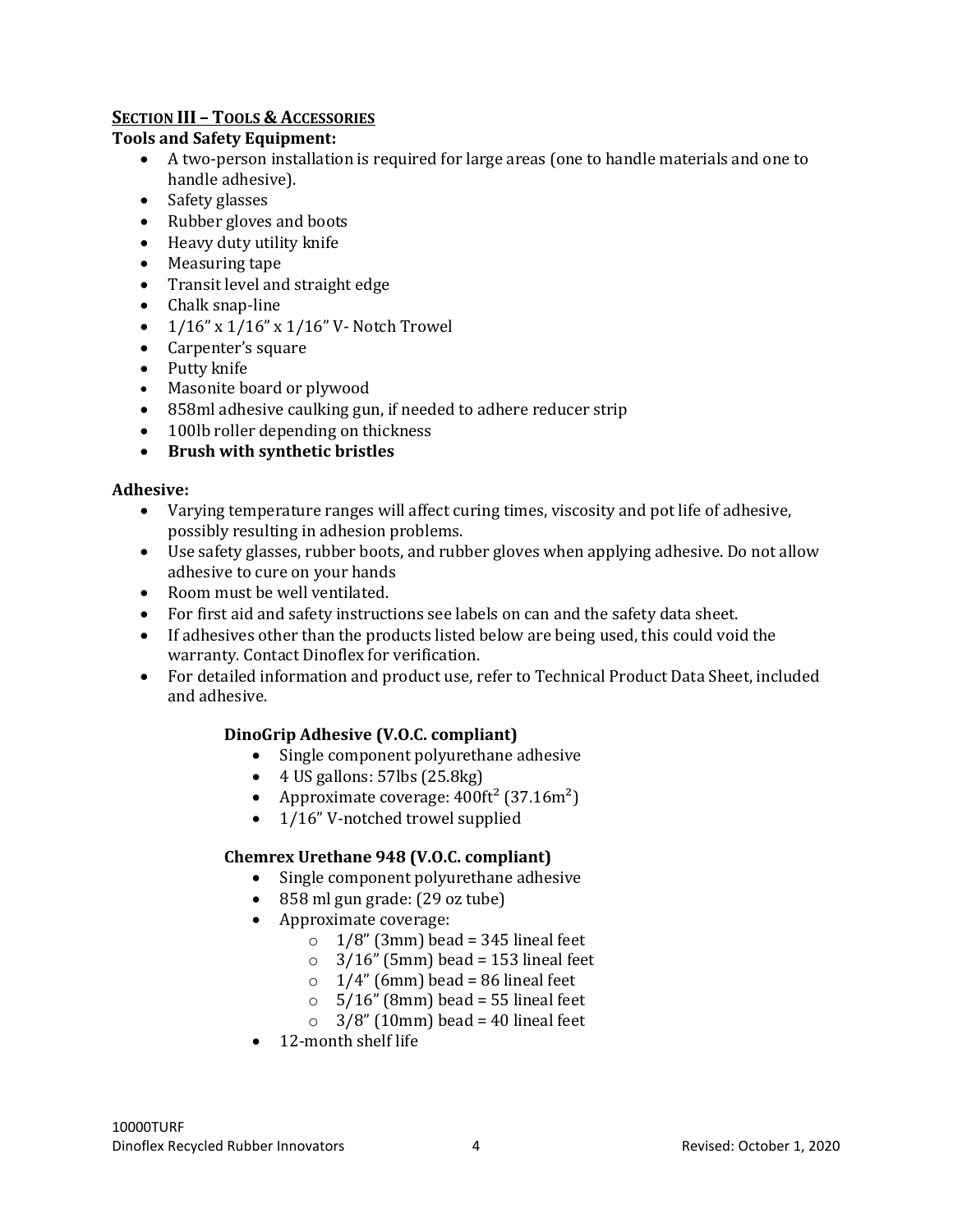# **SECTION IV –SUB-SURFACE**

#### **Preparation of the Sub-surface:**

- The sub-surface must be flat/smooth, clean and dry, structurally sound and all debris including old adhesive must be removed.
	- o Scraping may be required to remove debris.
- Expansion joints in the concrete are designed to allow for expansion and contraction of the concrete. If a floor covering is installed over an expansion joint, it will likely fail in that area. Use expansion joint covers designed for resilient flooring.
- Particleboard, chipboard, Masonite and Lauan Plywood are not considered suitable underlayment.
- If installing on an incline surface, start at the bottom and move up the surface to avoid sliding of the mats.
- Debris left under mats will cause height variations and undulations.
- If the sub-surface has been previously sealed or finished the surface may need to be stripped and cleaned to ensure an adequate bond.
- Petroleum distillates (e.g. solvents) as well as liquid animal fats may cause the surface bonding to fail. Test results for other harmful chemicals and compounds may be available on request.
- Contact Dinoflex for verification.

# **Concrete Sub-Surface:**

- New concrete sub-floors must be thoroughly cured and free from hydrostatic pressure (a minimum of 30 days after pour).
- Consult adhesive specifications for allowable moisture tolerance.
- Concrete substrates should not exceed 90% RH and/or 5lbs x 24-hours x 1000 sq. ft.
- It is essential that pH tests be taken on all concrete floors. This must range between 7 and 9. If it does not, the sub-floor must be neutralized prior to the beginning of the installation. **These tests must be documented.**
- Moisture vapor emissions test in accordance to ASTM F1869 and relative humidity in concrete test in accordance to ASTM F2170 must be completed.
- Sub-surface must be smooth and level to a tolerance not exceeding 1/8" in 10 lineal feet. o The Concrete Surface Profile (CSP) must achieve a requirement of CSP2.
- If existing concrete is too rough, or does not meet the above criteria, apply a Portland cement based leveling compound to smooth and level the surface. Follow all leveling compound manufacturer's instructions.
- Moisture is the single most significant factor that causes bonding failure to the sub-surface.
- Warranty is not applicable if specified moisture ranges are not adhered to.

#### **Wood Sub-Surface:**

- Wood sub-surface must be a minimum of 1" thickness, and free from any flex movement. (5/8" on joists with a 3/8" overlay is acceptable).
- New plywood should be acclimatized for a 48-hour period prior to installation of the rubber flooring.
- CDX exterior smooth one side is suggested for new wood substrates.
- Secure all nails and screws to prevent future protrusion.
- Any cracks, holes, rough or uneven areas should be patched with a polymer-modified cement leveling compound and/or sanded to achieve a smooth surface.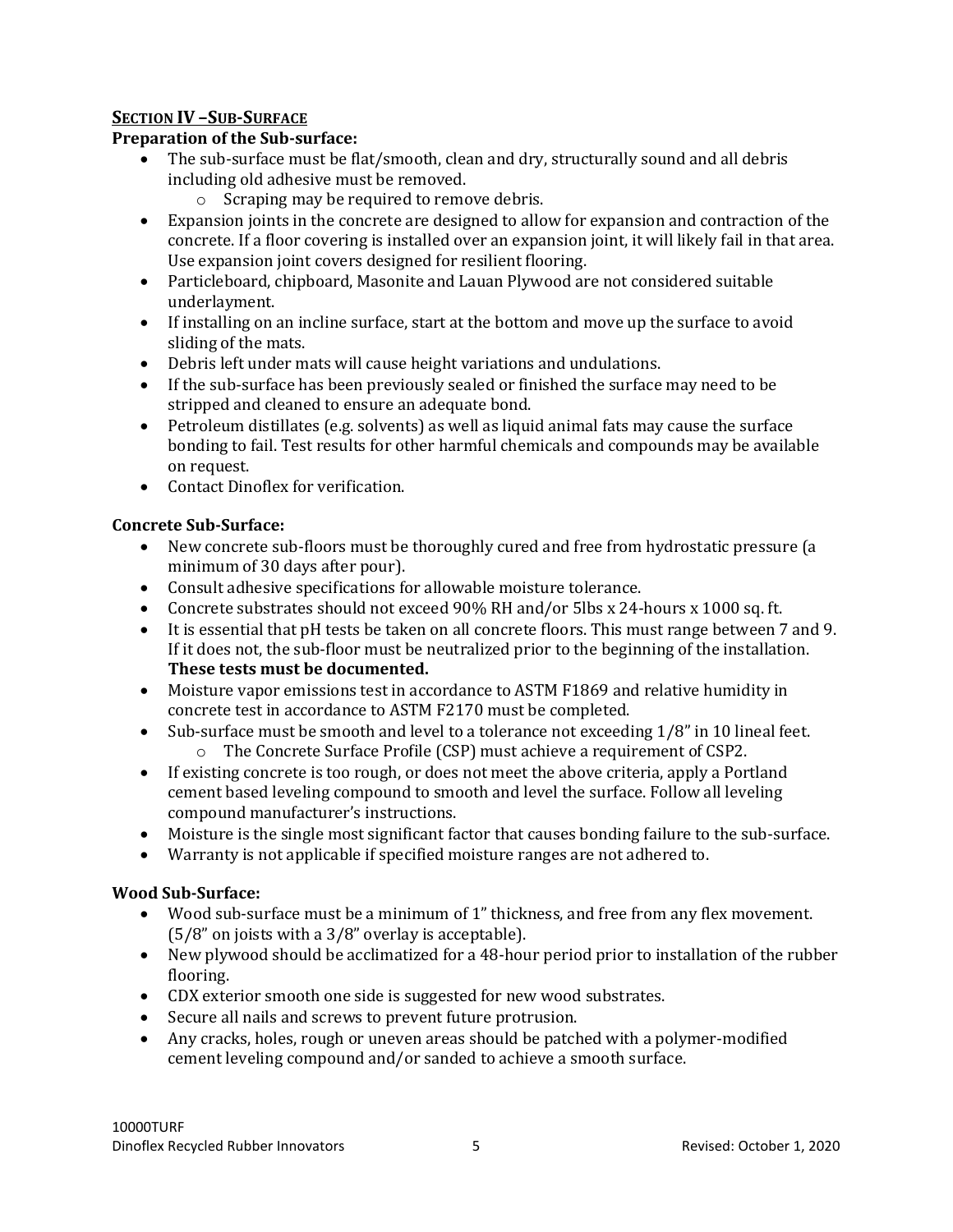- It is vital that a moisture test be completed prior to installation with records kept. No less than 20 spot checks per 1000 sq. ft. should be observed. Any readings higher than 13% are not acceptable and installation must wait until levels are at or under 13%.
- Moisture is the single most significant factor that causes bonding failure to the sub-surface.
- Warranty is not applicable if specified moisture ranges are not adhered to

#### **Hazards:**

- **Silica Warning:** Concrete, floor patching compounds, toppings, and leveling compounds can contain free crystalline silica. Cutting, sawing, grinding, or drilling can produce respirable crystalline silica (particles 1- 10 micrometers). Classified by OSHA as an IA carcinogen, respirable silica is known to cause silicosis and other respiratory diseases. Avoid actions that may cause dust to become airborne. Use local or general ventilation or provide protective equipment to reduce exposure to below the applicable exposure limits.
- **Asbestos Warning:** Resilient flooring, backing, lining felt, paint, or asphaltic "cutback" adhesives can contain asbestos fibers. Avoid actions that cause dust to become airborne. Do not sand, dry sweep, dry scrape, drill, saw, bead blast, or mechanically chip or pulverize. Regulations may require that the material be tested to determine the asbestos content. Consult the document "Recommended Work Practices for Removal of Existing Resilient Floor Coverings" available from the Resilient Floor Covering Institute.
- **Lead Warning:** Certain paints can contain lead. Exposure to excessive amounts of lead dust presents a health hazard. Refer to applicable federal, state, and local laws and the publication "Lead Based Paint: Guidelines for Hazard Identification and Abatement in Public and Indian Housing" available from the United States Department of Housing and Urban Development.

# **SECTION V – PRE-INSTALLATION**

#### **General Information:**

- Prior to installing Dinoflex DinoTurf Flooring, ensure all other trades have completed their work schedules.
- The use of Masonite board or plywood should be used to protect the rubber flooring from damage and debris.
- Product, sub-floor and adhesive must be of the same temperature. This should be checked using an infrared digital thermometer.
- Dinoflex is not responsible for any product failure if proper floor preparation and/or installation procedures are not followed.
- Check ambient temperature:
- All HVAC systems must be fully operational 24-hours prior to beginning the acclimation process.
- Rubber flooring may be installed between temperatures of 14°C (57°F) and 23°C (72°F).
	- o Room temperature must be consistent during the entire installation.
	- $\circ$  Large fluctuations in temperature or humidity will cause expansion or contraction.
- In-floor radiant heat should be shut off for 24-hours prior to acclimation (72-hours prior to installation), be shut off throughout installation and remain off for 72-hours after installation is complete.
	- $\circ$  It is recommended that surface temperature does not exceed 25 $\degree$ C (77 $\degree$ F)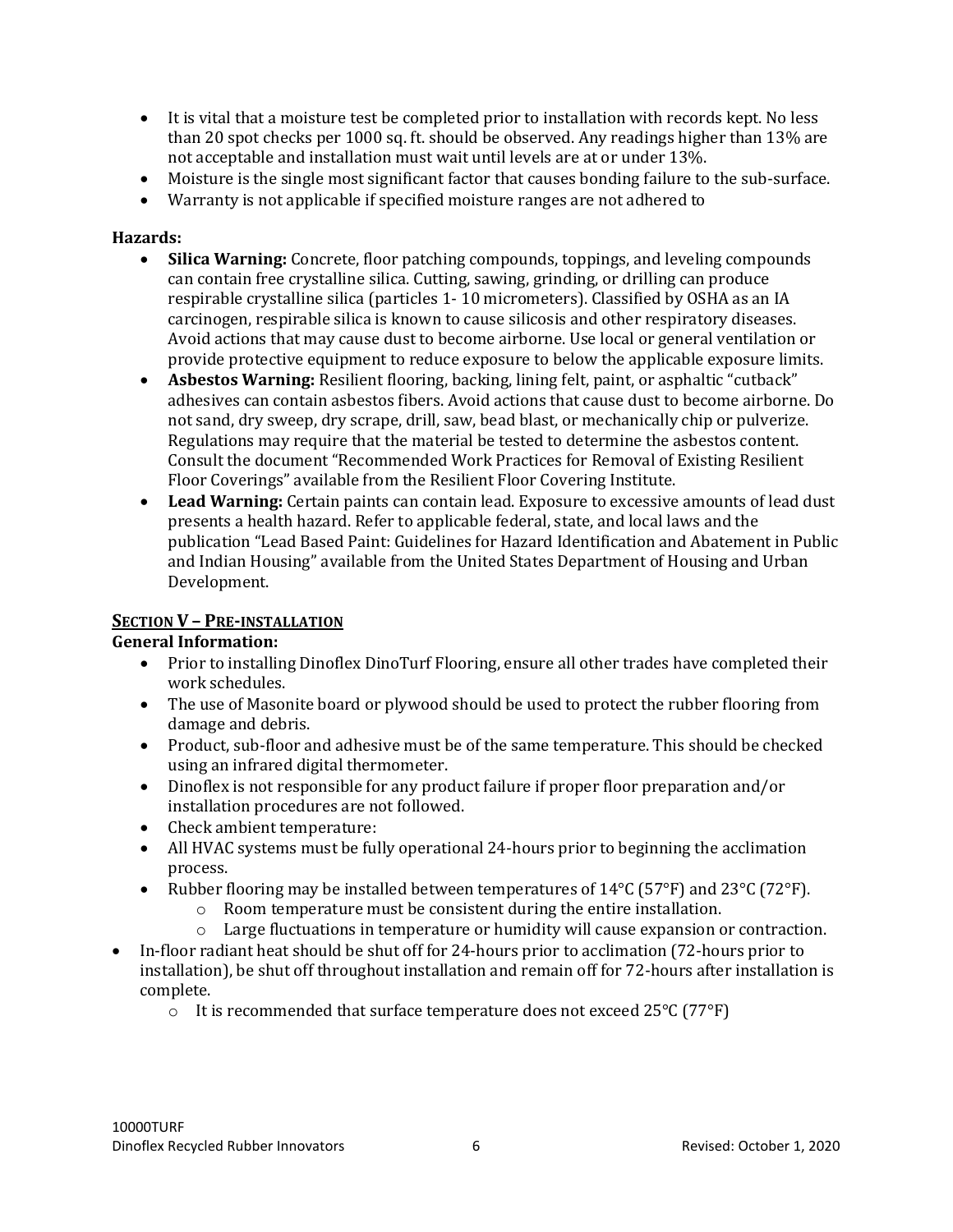#### **Chalk Lines:**

• Locate the midpoint of the room, chalk a start line down the center. Chalk another similar start line 90° to the first one. (Figure 1)



#### **Mat Layout:**

- This product is directional therefore each mat is marked with a "this side down sticker"
	- o Make sure that all mats are laid down with the sticker in the same direction.
		- o Do not remove these until final glue down has commenced.
		- $\circ$  The installer should have all relevant information about the mat arrangement from the owner.
- Begin mat layout from the point where the two chalk lines intersect.
- Work outwards in both directions.
- Start second row on either side of the center line towards the chalk line.
- Make sure that second row is installed by staggering mats.
	- o This will avoid any four corners from meeting at one spot. (see figure 2)





#### **Acclimation and Dry Lay:**

- *Acclimation/Dry Lay Checklist is required to be completed or warranty will be void.*
- A minimum of 48 72 hours before starting the installation.
	- o Storage longer than 2 weeks will require a longer acclimation period.
	- $\circ$  Mats in the lower portion of the stack will compress to a greater degree than those in the upper portion.
	- $\circ$  A mat laid down in the morning hours at 0°C (32°F) would be a different size than a mat laid at 20°C (68°F) later in the day.
	- o Acclimation should only begin once the sub-surface has reached a temperature between 14°C (57°F) and 23°C (72°F).
- Lay out all mats on the sub-surface in piles of 2 or less:
	- o Allow them to acclimate until they have reached a consistent size.
		- Some products under certain conditions have shown expansion and contraction in size of up to 1/8" (3.2mm).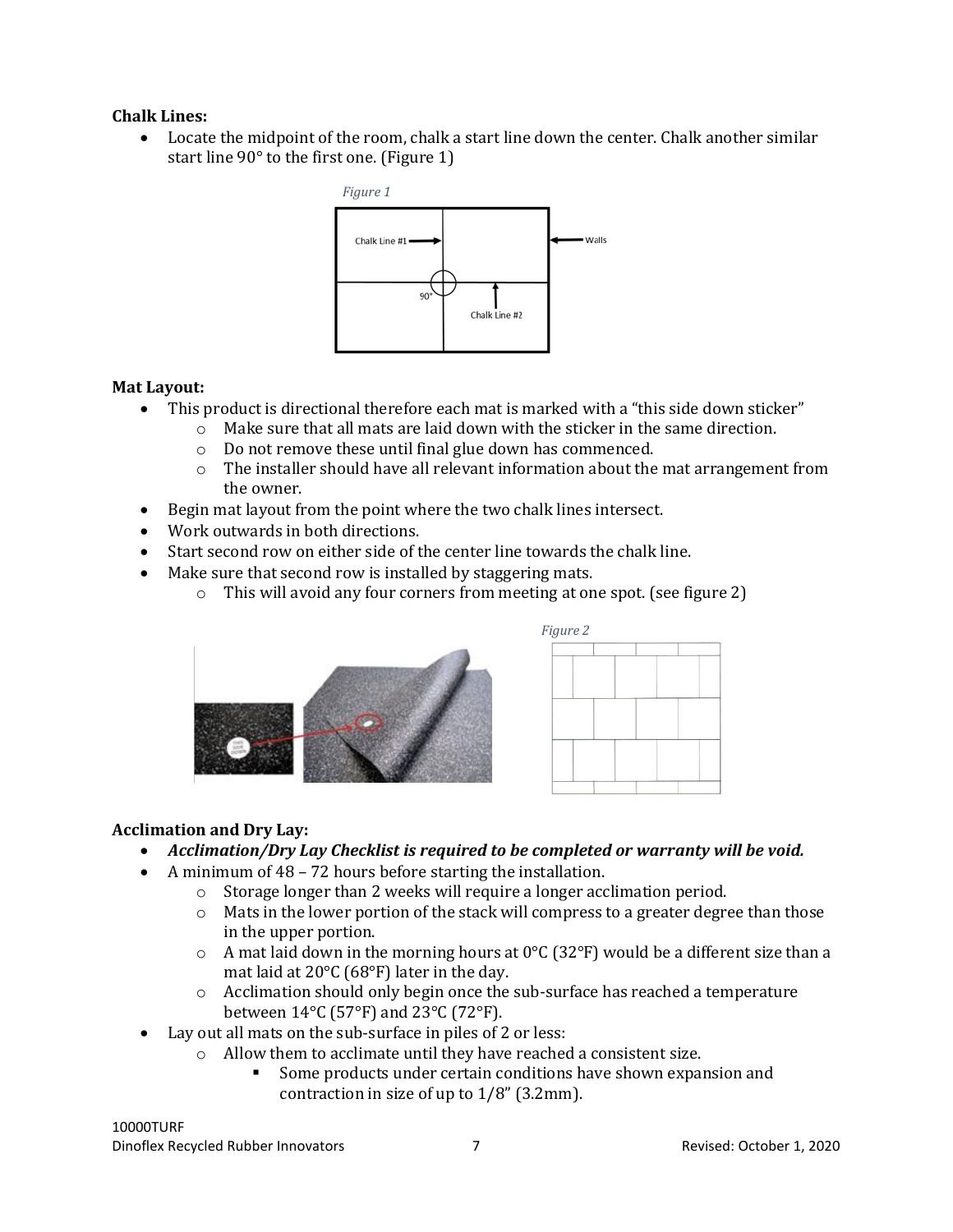- o Check for any shading.
	- Although this product is directional and has a sticker indicating the direction, rotating the mat 90° or installing it in a less visible area may help improve the effect.
- o Inspect all mats for visible defects**.**
	- Ensure the defective product is identified prior to the start of the installation, notify Rep/Dealer immediately.
		- Labor will not be covered if any defective product is installed.

# **Cutting:**

- Lay mat on a flat surface, hold the metal straight edge on the cut line, and cut with sharp utility knife.
- Keep scoring the cut until separated.
- Change or snap off blades frequently to ensure clean cuts.
- For odd angles, circular patterns, etc. a cardboard template is suggested.
- Join factory edges together. Hand cut edges should be used against the perimeter walls only.

# **VI – INSTALLATION**

# **General Installation Information:**

- **Do not install** the mats if they are not square and the appropriate thickness has not been reached.
- Intended for indoor use only and should not be installed in areas where the temperature is inconsistent.
- Glue down installation is required for all square edge mats.
- Refer to adhesive label for working time.
- Ensure to work in small areas, 2-3 mats at a time so the adhesive does not set or skin over before laying the mat.
- Avoid uneven spreading or the use of a larger trowel. Excess adhesive can result in adhesive coming up between the seams.
- Remove excess adhesive from the sub-floor within 10 minutes with a putty knife so it does not cure. Cured adhesive on an adjacent row will cause height variations.

# **Mat Installation:**

- Take the mat you are installing, place it less than an inch away from the mats already glued down and slide towards them being sure not to push excess adhesive between the seams.
	- o This will keep excess adhesive from protruding between the seams.
- Leave  $\frac{1}{4}$ " gap to all walls for mat expansion.
- Allow 72-hours setting time before post install cleaning.
- Avoid heavy traffic or rolling loads during curing to prevent indentation or movement of mats.
- Never leave adhesive ridges or puddles. They will telegraph through the material.

# **Clean Up Adhesive:**

- Do not get adhesive on the top surface of the DinoTurf flooring as it is impossible to remove when cured.
	- o Immediately use a clean damp cloth to remove any adhesive.
- Dinoflex does not warranty product where the attempt to remove adhesive has been made. Any damage to the mat because of adhesive removal is solely that responsibility of the installer.